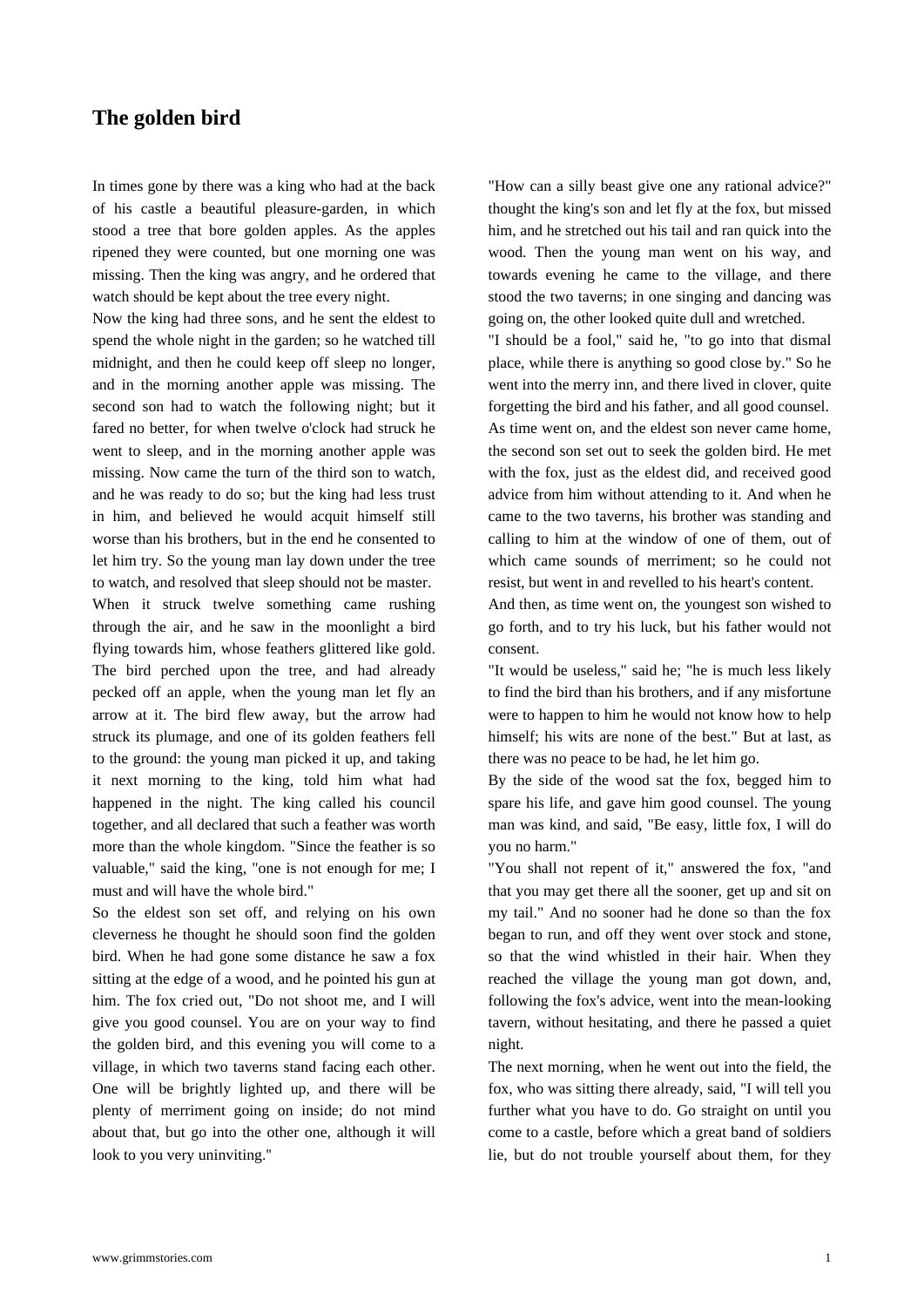will be all asleep and snoring; pass through them and forward into the castle, and go through all the rooms, until you come to one where there is a golden bird hanging in a wooden cage. Near at hand will stand empty a golden cage of state, but you must beware of taking the bird out of his ugly cage and putting him into the fine one; if you do so you will come to harm." After he had finished saying this the fox stretched out his tail again, and the king's son sat him down upon it; then away they went over stock and stone, so that the wind whistled through their hair.

And when the king's son reached the castle he found everything as the fox had said: and he at last entered the room where the golden bird was hanging in a wooden cage, while a golden one was standing by; the three golden apples too were in the room. Then, thinking it foolish to let the beautiful bird stay in that mean and ugly cage, he opened the door of it, took hold of it, and put it in the golden one. In the same moment the bird uttered a piercing cry. The soldiers awaked, rushed in, seized the king's son and put him in prison.

The next morning he was brought before a judge, and, as he confessed everything, condemned to death. But the king said he would spare his life on one condition, that he should bring him the golden horse whose paces were swifter than the wind, and that then he should also receive the golden bird as a reward.

So the king's son set off to find the golden horse, but he sighed, and was very sad, for how should it be accomplished? And then he saw his old friend the fox sitting by the roadside.

"Now, you see," said the fox, "ail this has happened, because you would not listen to me. But be of good courage, I will bring you through, and will tell you how you are to get the golden horse. You must go straight on until you come to a castle, where the horse stands in his stable; before the stable-door the grooms will be lying, but they will all be asleep and snoring; and you can go and quietly lead out the horse. But one thing you must mind - take care to put upon him the plain saddle of wood and leather, and not the golden one, which will hang close by; otherwise it will go badly with you."

Then the fox stretched out his tail, and the king's son seated himself upon it, and away they went over stock and stone until the wind whistled through their hair. And everything happened just as the fox had said, and he came to the stall where the golden horse was: and as he was about to put on him the plain saddle, he thought to himself, "Such a beautiful animal would be disgraced were I not to put on him the good saddle, which becomes him so well." However, no sooner did the horse feel the golden saddle touch him than he began to neigh. And the grooms all awoke, seized the king's son and threw him into prison. The next morning he was delivered up to justice and condemned to death, but the king promised him his life, and also to bestow upon him the golden horse, if he could convey thither the beautiful princess of the golden castle.

With a heavy heart the king's son set out, but by great good luck he soon met with the faithful fox. "I ought now to leave you to your own ill-luck," said the fox, "but I am sorry for you, and will once more help you in your need. Your way lies straight up to the golden castle: you will arrive there in the evening, and at night, when all is quiet, the beautiful princess goes to the bath. And as she is entering the bathing-house, go up to her and give her a kiss, then she will follow you, and you can lead her away; but do not suffer her first to go and take leave of her parents, or it will go ill with you." Then the fox stretched out his tail; the king's son seated himself upon it, and away they went over stock and stone, so that the wind whistled through their hair. And when he came to the golden castle, all was as the fox had said. He waited until midnight, when all lay in deep sleep, and then as the beautiful princess went to the bathing-house he went up to her and gave her a kiss, and she willingly promised to go with him, but she begged him earnestly, and with tears, that he would let her first go and take leave of her parents. At first he denied her prayer, but as she wept so much the

And no sooner had the princess reached her father's bedside than he, and all who were in the castle, waked up, and the young man was seized and thrown into prison. The next morning the king said to him, "Thy life is forfeit, but thou shalt find grace if thou canst level that mountain that lies before my windows, and over which I am not able to see: and if this is done within eight days thou shalt have my daughter for a reward." So the king's son set to work, and dug and shovelled away without ceasing, but when, on the seventh day, he saw how little he had accomplished, and that all his work was as nothing, be fell into great sadness, and gave up all hope.

more, and fell at his feet, he gave in at last.

But on the evening of the seventh day the fox appeared, and said, "You do not deserve that I should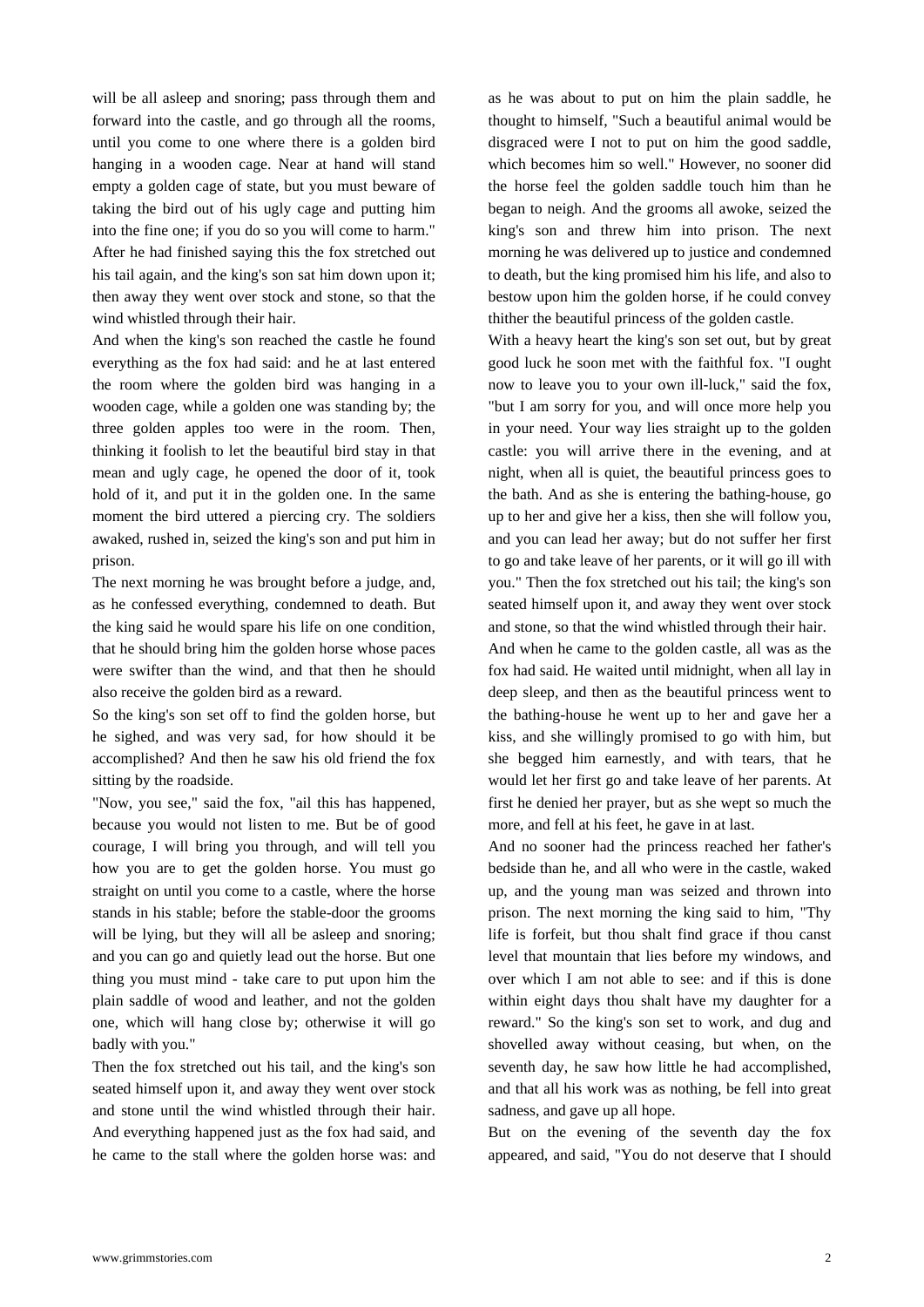help you, but go now and lie down to sleep, and I will do the work for you." The next morning when he awoke, and looked out of the window, the mountain had disappeared. The young man hastened full of joy to the king, and told him that his behest was fulfilled, and, whether the king liked it or not, he had to keep to his word, and let his daughter go. So they both went away together, and it was not long before the faithful fox came up to them.

"Well, you have got the best first," said he; "but you must know the golden, horse belongs to the princess of the golden castle." - "But how shall I get it?" asked the young man. "I am going to tell you," answered the fox. "First, go to the king who sent you to the golden castle, and take to him the beautiful princess. There will then be very great rejoicing; he will willingly give you the golden horse, and they will lead him out to you; then mount him without delay, and stretch out your hand to each of them to take leave, and last of all to the princess, and when you have her by the hand swing her up on the horse behind you, and off you go! nobody will be able to overtake you, for that horse goes swifter than the wind."

And so it was all happily done, and the king's son carried off the beautiful princess on the golden horse. The fox did not stay behind, and he said to the young man, "Now, I will help you to get the golden bird. When you draw near the castle where the bird is, let the lady alight, and I will take her under my care; then you must ride the golden horse into the castle-yard, and there will be great rejoicing to see it, and they will bring out to you the golden bird; as soon as you have the cage in your hand, you must start off back to us, and then you shall carry the lady away." The plan was successfully carried out; and when the young man returned with the treasure, the fox said, "Now, what will you give me for my reward?" - "What would you like?" asked the young man. "When we are passing through the wood, I desire that you should slay me, and cut my head and feet off."

"That were a strange sign of gratitude," said the king's son, "and I could not possibly do such a thing." Then said the fox, "If you will not do it, I must leave you; but before I go let me give you some good advice. Beware of two things: buy no gallows-meat, and sit at no brook-side." With that the fox ran off into the wood.

The young man thought to himself, "That is a wonderful animal, with most singular ideas. How should any one buy gallows-meat? and I am sure I have no particular fancy for sitting by a brook-side." So he rode on with the beautiful princess, and their way led them through the village where his two brothers had stayed. There they heard great outcry and noise, and when he asked what it was all about, they told him that two people were going to be hanged. And when he drew near he saw that it was his two brothers, who had done all sorts of evil tricks, and had wasted all their goods. He asked if there were no means of setting them free.

"Oh yes! if you will buy them off," answered the people; "but why should you spend your money in redeeming such worthless men?" But he persisted in doing so; and when they were let go they all went on their journey together.

After a while they came to the wood where the fox had met them first, and there it seemed so cool and sheltered from the sun's burning rays that the two brothers said, "Let us rest here for a little by the brook, and eat and drink to refresh ourselves." The young man consented, quite forgetting the fox's warning, and he seated himself by the brook-side, suspecting no evil. But the two brothers thrust him backwards into the brook, seized the princess, the horse, and the bird, and went home to their father.

"Is not this the golden bird that we bring?" said they; "and we have also the golden horse, and the princess of the golden castle." Then there was great rejoicing in the royal castle, but the horse did not, feed, the bird did not chirp, and the princess sat still and wept.

The youngest brother, however, had not perished. The brook was, by good fortune, dry, and he fell on soft moss without receiving any hurt, but he could not get up again. But in his need the faithful fox was not lacking; he came up running, and reproached him for having forgotten his advice.

"But I cannot forsake you all the same," said he; "I will help you back again into daylight." So he told the young man to grasp his tail, and hold on to it fast, and so he drew him up again. "Still you are not quite out of all danger," said the fox; "your brothers, not being certain of your death, have surrounded the wood with sentinels, who are to put you to death if you let yourself be seen." A poor beggar-man was sitting by the path, and the young man changed clothes with him, and went clad in that wise into the king's courtyard. Nobody knew him, but the bird began to chirp, and the horse began to feed, and the beautiful princess ceased